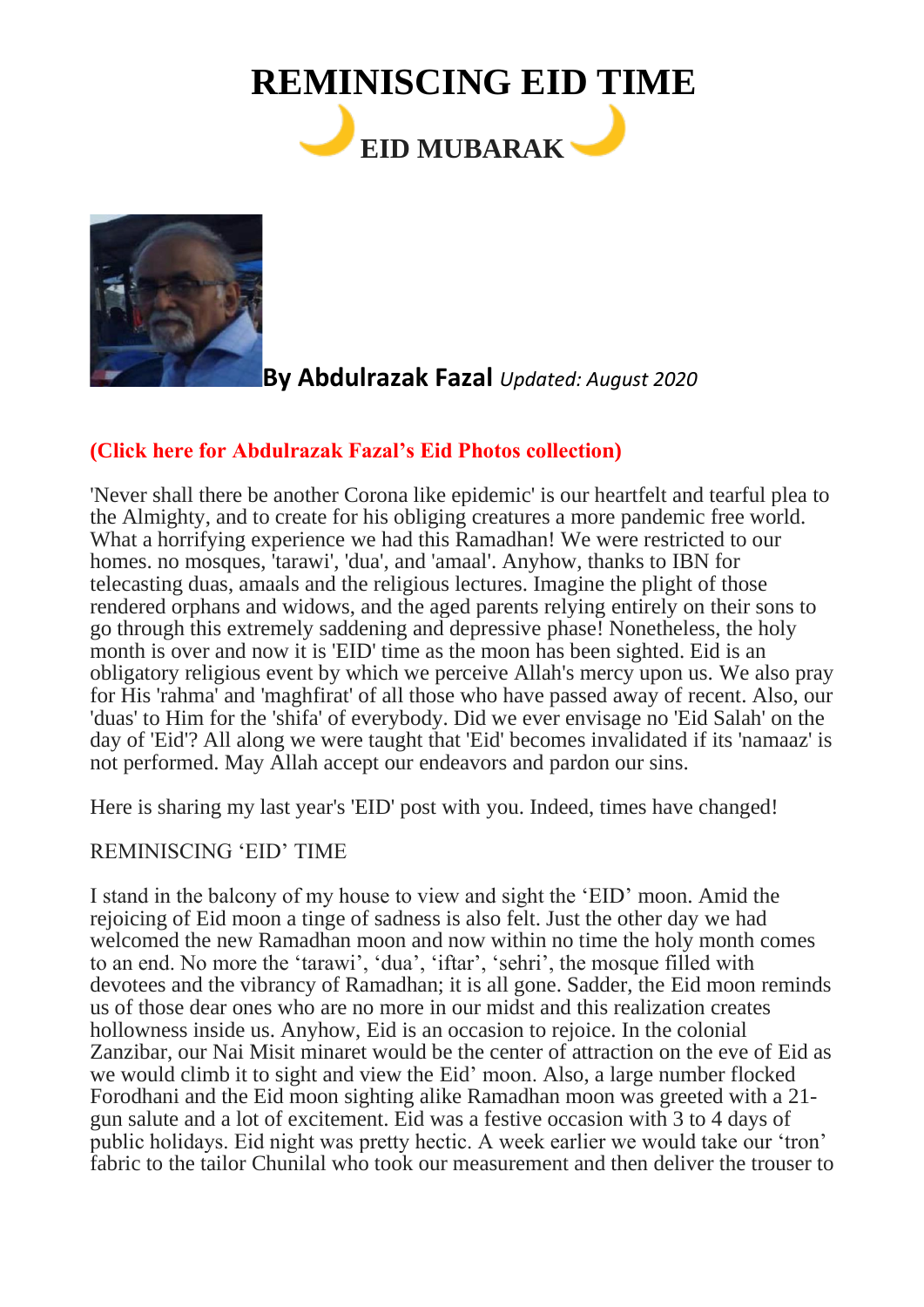us on the eve of Eid. We would then go to Hira Mochi (shoemaker) to collect our shoes that were custom made and eventually end up at 'Jacksis' to buy the stiff collar 'Shikibo' shirt. It was more affordable than the 'Double Two' which was meant for heavy pockets. Most of the shops were open on Eid night, in fact Toto Hajam's barber shop opposite the Junni mosque remained open till the wee hours.

I happened to spend the 1976 Eid in Karachi. In Pakistan they term Eid night as 'Chand Raat'. It is Pakistan's liveliest night and in fact the most sensational time that I'd experienced. On declaration of moon sighting on tv Tariq Rd around PECHS where I'd put up was overflowing with excited people going around to make their last-minute purchases. The ladies and girls were seen selecting bangles, jewelry, dresses and 'dupatta' of their choice in shops that offered varieties. The festive spirit continued throughout the night. The ladies flocked the parlours to have their hairs set and 'mehndi'/'henna' applied to their hands. Gents shopping was mostly 'kurta shalwar', slippers and shoes. The food stalls and eateries were full of sweets and yummy food. What reminds of Bombay's Eid in the 60s was the 'sheer khurma' at the Nizai Restaurant in Bhindi Bazaar after the namaaz at the Khoja mosque in Palagali. Such was its demand that Nizari prepared as many as 20 large pots of 'sheer khurma'. Later I'd go to 'Suleman Usman' to buy 'aflatoon' that I distributed at the hostel to my Hindu friends who loved it having begun to acquire its taste.

In Zanzibar in the olden days after the Eid namaaz at Nai Misit the humble Agha Muravij delivered his 'khutbah' in Gujarati. The Eid greetings followed in the 'sahan'. After the prayers and 'baraza' the Zanzibaris warmly shook hands to greet each other. The streets brightened up with their new white 'khanzu' and 'kofia'. The 'Wamanga' in their traditional attire chanted and paraded through the town jumping up and down with their 'jambia' and sticks to display their swordsmanship. The 'halua ya Mmanga' was their specialty that people bought to relish visitors at home. As children we went from one relative's house to another and reveled in the 'eidi' that we received from them. Evening was marked with funfair at Mnazimoja. We looked forward to Mnazimoja where there were toy stalls, food stalls, 'ngoma', merry go round, tombola and 'karagosi' (puppet show). The fair continued till midnight and lasted for 4 days. I vividly recall the excitement we felt when my maternal uncle 'Jafumama' arrived at the fair as he would buy us a toy every day for 4 continuous days.

Although it has been more than a decade since I lost my mother, I no more derive the joy of Eid within the confinement of my home. The past keeps lingering. My mother would wake up early and relentlessly pester me to go to take my shower lest I miss my Eid namaaz. The Eid morning breakfast with 'sheer khurma' followed and then i would head for the 'salaah'. Once the namaaz was done I rushed back to greet my mother showing my respect and love and to receive her blessings. After a while the guests would start arriving and exchange greetings. My mother took out her money and gave 'eidi' to the children. By then our house would come alive with the laughter, joy and refreshments of Eid. Over 90 years old and the eldest among the relatives all the gathering was centered around her. She was so loving and caring, the real force that united us all. Later she excitedly awaited the telephone calls from my siblings abroad who would convey their Eid greetings to us. Sadly, most of them also remain no more.